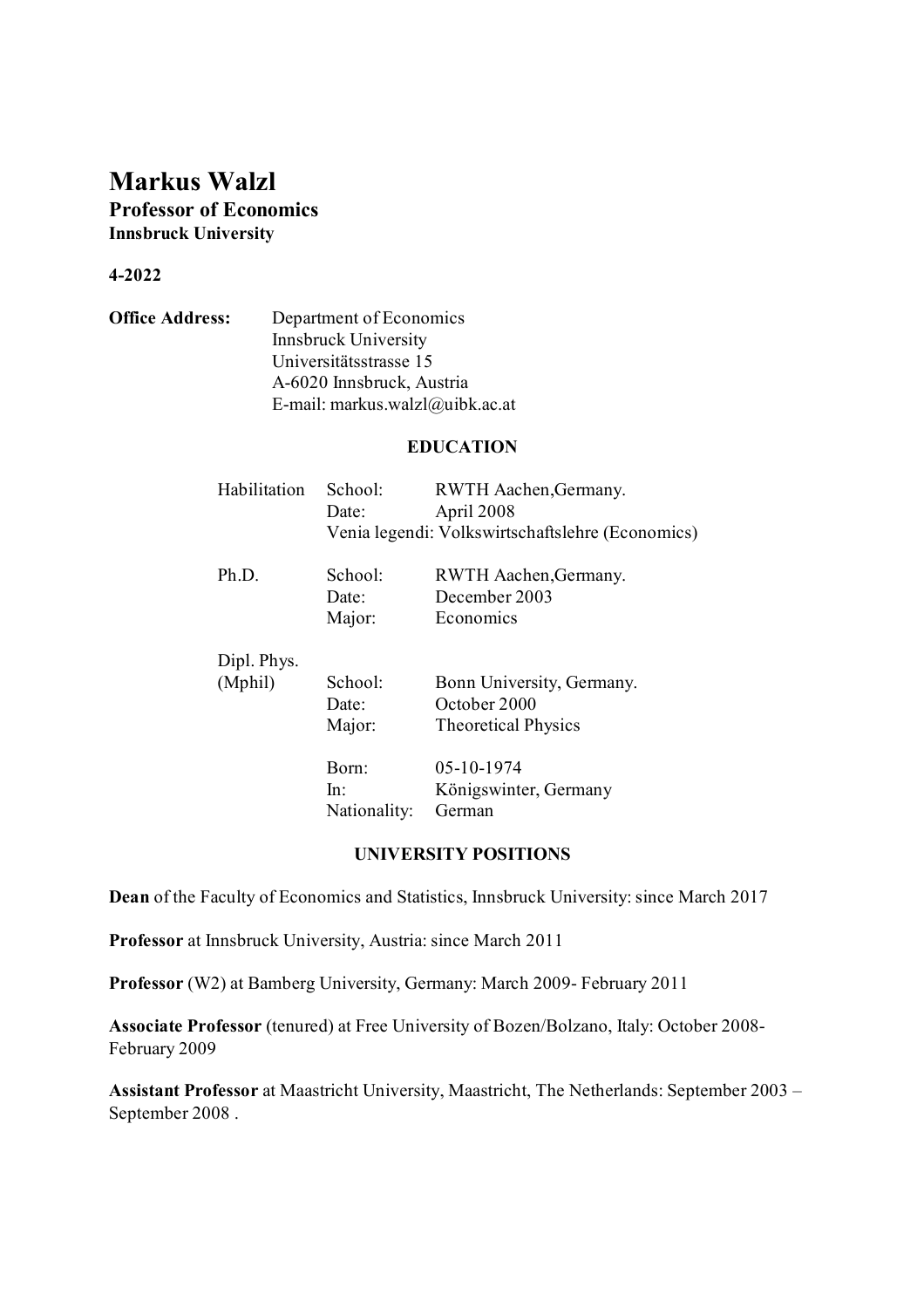# **PUBLICATIONS**

### **Articles in Refereed Journals**

- 1. Klijn, F., M.Walzl, and C. Kah (2021), Almost mutually best in matching markets: Rank gaps and size of the core, Social Choice and Welfare 57, 797-816. DOI: https://doi.org/10.1007/s00355-021-01312-3
- 2. Bannier, C., E.Feess, N.Packham and M.Walzl (2020), Differentiation and Risk Aversion in Imperfectly Competitive Labor Markets, Journal of Institutional and Theoretical Economics, 177 (1), 1-27. DOI: 10.1628/jite-2020-0044
- 3. Feess, E., Grund, C., Walzl, M., Wohlschlegel, A. (2020), Competing Trade Mechanisms and Monotone Mechanism Choice. European Journal of Operations Research 280(3), 1108-1121. DOI: 10.1016/j.ejor.2019.08.013
- 4. Sutter, M., Huber, J., Kirchler, M., Stefan, M., Walzl, M. (2020), Where to look for the Morals in Markets, Experimental Economics 23, 30–52. DOI: 10.1007/s10683-019- 09608-z
- 5. Peeters, R., M. Strobel, D. Vermeulen, and M. Walzl (2016), The Impact of the Irrelevant – An Experimental Investigation into Anchoring in Online-Auctions, Games 7(1). DOI: 10.3390/g7010008
- 6. Peeters, R., M. Vorsatz and M.Walzl (2015), Beliefs and Truth-Telling: A Laboratory Experiment, *Journal of Economic Behavior and Organization* 113, 1-12. DOI: 10.1016/j.jebo.2015.02.009
- 7. Sebald, A. and M. Walzl (2015), Optimal Contracts based on Subjective Performance Evaluation and Reciprocity, *Journal of Economic Psychology* 47, 62-76. DOI: 10.1016/j.joep.2015.01.004
- 8. Sebald, A. and M. Walzl (2014), Subjective performance evaluations and reciprocity in principal-agent relations, *The Scandinavian Journal of Economics* 116(2), 570-590. DOI: 10.1111/sjoe.12045
- 9. Peeters, R., M. Vorsatz, and M. Walzl (2013), Truth, Trust and Sanctions: On Institutional Selection in Sender-Receiver Games, *The Scandinavian Journal of Economics* 115, 508-548. DOI: 10.1111/sjoe.12003
- 10. Bochet, O., B. Klaus, and M. Walzl (2011), Dynamic Recontracting Processes with Multiple Indivisible Goods, *Journal of Mathematical Economics* 47(1), 84-98*.* DOI: 10.1016/j.jmateco.2010.08.014
- 11. B. Klaus, F. Klijn, and M. Walzl (2011): "Farsighted Stability for Roommate Markets," *Journal of Public Economic Theory*, 13 (6), 921–933. DOI: 10.1111/j.1467- 9779.2011.01525.x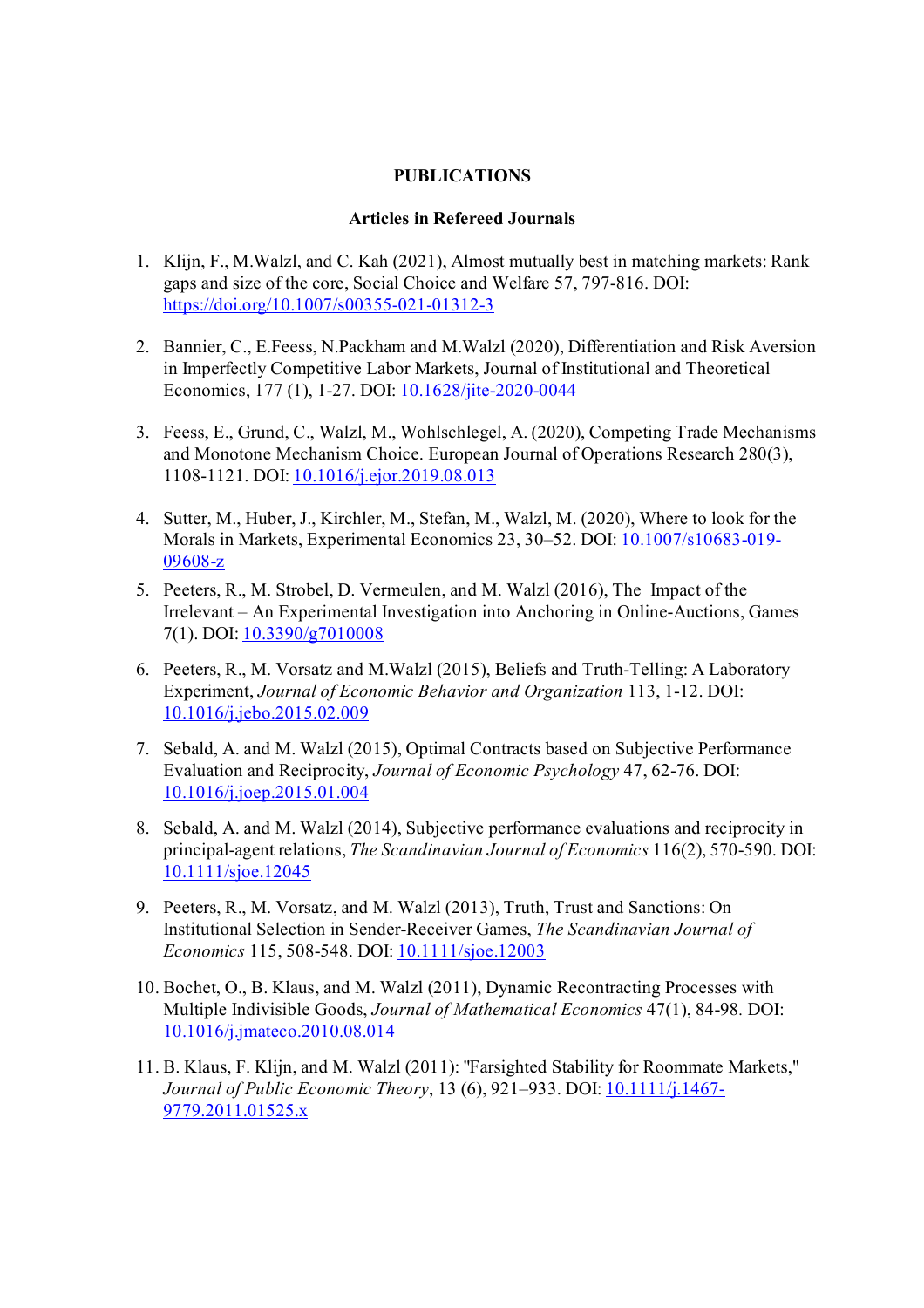- *12.* Feess, E., M. Walzl (2011), Why it Pays to Conceal On the Optimal Timing of Acquiring Verifiable Information, *German Economic Review* 12(1), 100-123. DOI: 10.1111/j.1468-0475.2010.00506.x
- *13.* Klaus, B., F. Klijn, and M. Walzl (2010), Stochastic Stability for Roommate Markets, *Journal of Economic Theory* 145(6), 2218-2240. DOI: 10.1016/j.jet.2010.07.006
- *14.* B. Klaus, F. Klijn, and M. Walzl (2010): "Farsighted Stability for Housing Markets," *Journal of Mathematical Economics* 46, 817-824. DOI: 10.1016/j.jmateco.2010.06.006
- *15.* Feess, E. and M. Walzl (2010), Evidence Dependence of Fine Reductions in Corporate Leniency Programs, *Journal of Institutional and Theoretical Economics*, 166(4), 573- 590. DOI: 10.1628/093245610793524910
- *16.* Alós-Ferrer, C., G. Kirchsteiger, and M. Walzl (2010), On the Evolution of Market Institutions – The Platform Design Paradox, *Economic Journal* 120, 215-243. DOI: 10.1111/j.1468-0297.2009.02297.x
- *17.* Klaus, B. and M. Walzl (2009), Stable Many-to-Many Matching with Contracts, *Journal of Mathematical Economics*, 45 (7-8), 422-434. DOI: 10.1016/j.jmateco.2009.03.007
- 18. Peeters, R., M. Vorsatz and M. Walzl (2008), Rewards in Experimental Sender-Receiver Games, *Economics Letters,* 101, 148-150. DOI: 10.1016/j.econlet.2008.07.016
- 19. Feess, E., G. Muehlheusser, and M. Walzl (2008), Unfair Contests, *Journal of Economics*, 93(3), 267-291. DOI: 10.1007/s00712-007-0308-9
- 20. Feess, E. and M. Walzl (2006), Heterogeneity and Optimal Self-Reporting, *Journal of Institutional and Theoretical Economics,* 162 (2), 277-290. DOI: 10.1628/093245606777583558
- 21. Feess, E., S. Ossig, and M. Walzl (2005), The Impact of Truth Telling and Limited Wealth in a Principal-Agent Model, *Schmalenbach Business Review (Zeitschrift für Betriebswirtschaftliche Forschung),* 57, 29-45.
- 22. Feess, E. and M. Walzl (2005), Optimal Self-Reporting Schemes with Multiple Stages and Option Values*, International Tax and Public Finance* 12, 1-15. DOI: 10.1007/s10797- 005-0495-7
- 23. Feess, E. and M. Walzl (2004), Optimal Law Enforcement and Self-Reporting when there are Criminal Teams, *Economica* 71, 333-348. DOI: 10.1111/j.0013-0427.2004.00374.x
- 24. Feess, E. and M. Walzl (2004), Delegated Expertise When are Good Projects Bad News? *Economics Letters* 82, 77-82. DOI: 10.1016/j.econlet.2003.05.001
- 25. Walzl, M. and U. Meissner (2001), Elastic Electron-Deuteron Scattering in Chiral Effective Field Theory, *Physics Letters* B 513, 37-45. DOI: 10.1016/S0370- 2693(01)00727-4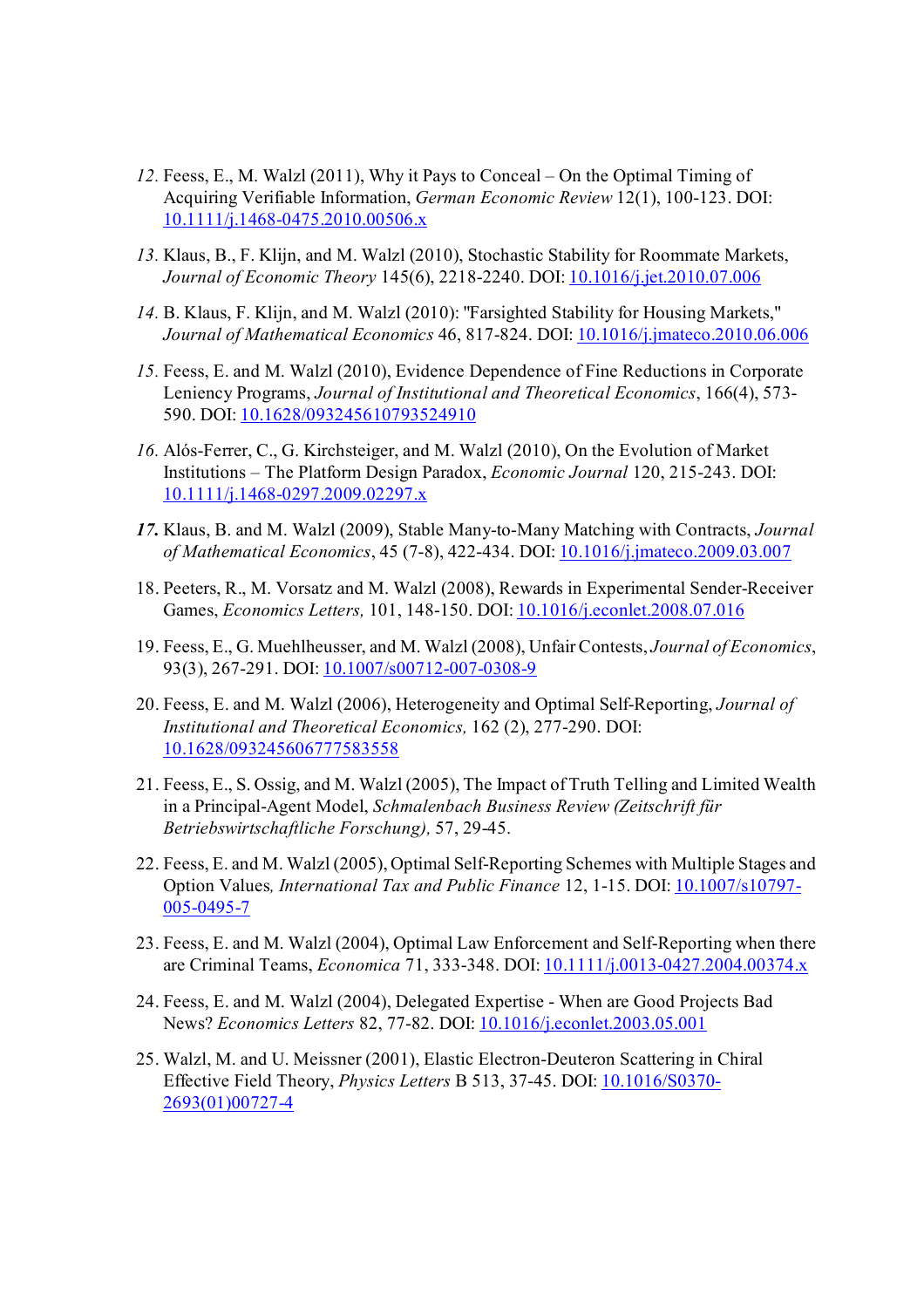- 26. Walzl, M., U. Meissner, and E.Epelbaoum (2001), Charge Dependent Nucleon-Nucleon Potential from Chiral Effective Field Theory, *Nuclear Physics* A 693, 663-692. DOI: 10.1016/S0375-9474(01)00969-1
- 27. Walzl, M. (2000), Isospin Violation in the Two-Nucleon System, *Acta Phys.Polon.* B 31 2709-2713.

# **Articles in Collected Volumes**

1. Muenster, G. and M. Walzl (2000), Lattice Gauge Theory: A Short Primer, in: Zuoz2000, Phenomenology of Gauge Interactions: 127-160.

### **Books**

- 1. Walzl, M. (2007), The Economics of Market Platforms: Stability, Evolution, and Behavior, Habilitation Thesis, RWTH Aachen, Germany.
- 2. Walzl, M. (2003), Self-Reporting in Optimal Law Enforcement against Criminal Teams, ph-D thesis, RWTH Aachen, Germany.
- 3. Walzl, M. (2000), Charge Dependent Nucleon-Nucleon Potential from Chiral Effective Field Theory, Diploma Thesis, Fz Juelich and University of Bonn, Germany.

### **Reports**

Maurer, O. and M. Walzl (2009), A review of 'Restrictions on the parallel importation of books', Research Report by the Productivity Commission of the Australian Government.

Feess, E., M. Thomas, and M. Walzl (2003), An Economic Analysis of Slot Allocations at European Airports, Lufthansa AG, Frankfurt, Germany.

# **MANUSCRIPTS\WORKING PAPERS**

Esther Blanco, Felix Holzmeister, Rudolf Kerschbamer, and Markus Walzl, The Economics of Label Credence Goods, mimeo.

Anna Ulrichshofer & Markus Walzl, 2020. "**Customer Disputes, Misconduct, and Reputation Building in the Market for Financial Advice**," Working Papers 2020-20, Faculty of Economics and Statistics, University of Innsbruck.

Stefan, Matthias & Huber, Jürgen & Kirchler, Michael & Sutter, Matthias & Walzl, Markus, 2020. "**Monetary and Social Incentives in Multi-Tasking: The Ranking Substitution Effect**," IZA Discussion Papers 13345, Institute of Labor Economics (IZA).

Anna Ulrichshofer & Markus Walzl, 2020. "**Social Comparison and Optimal Contracts in the**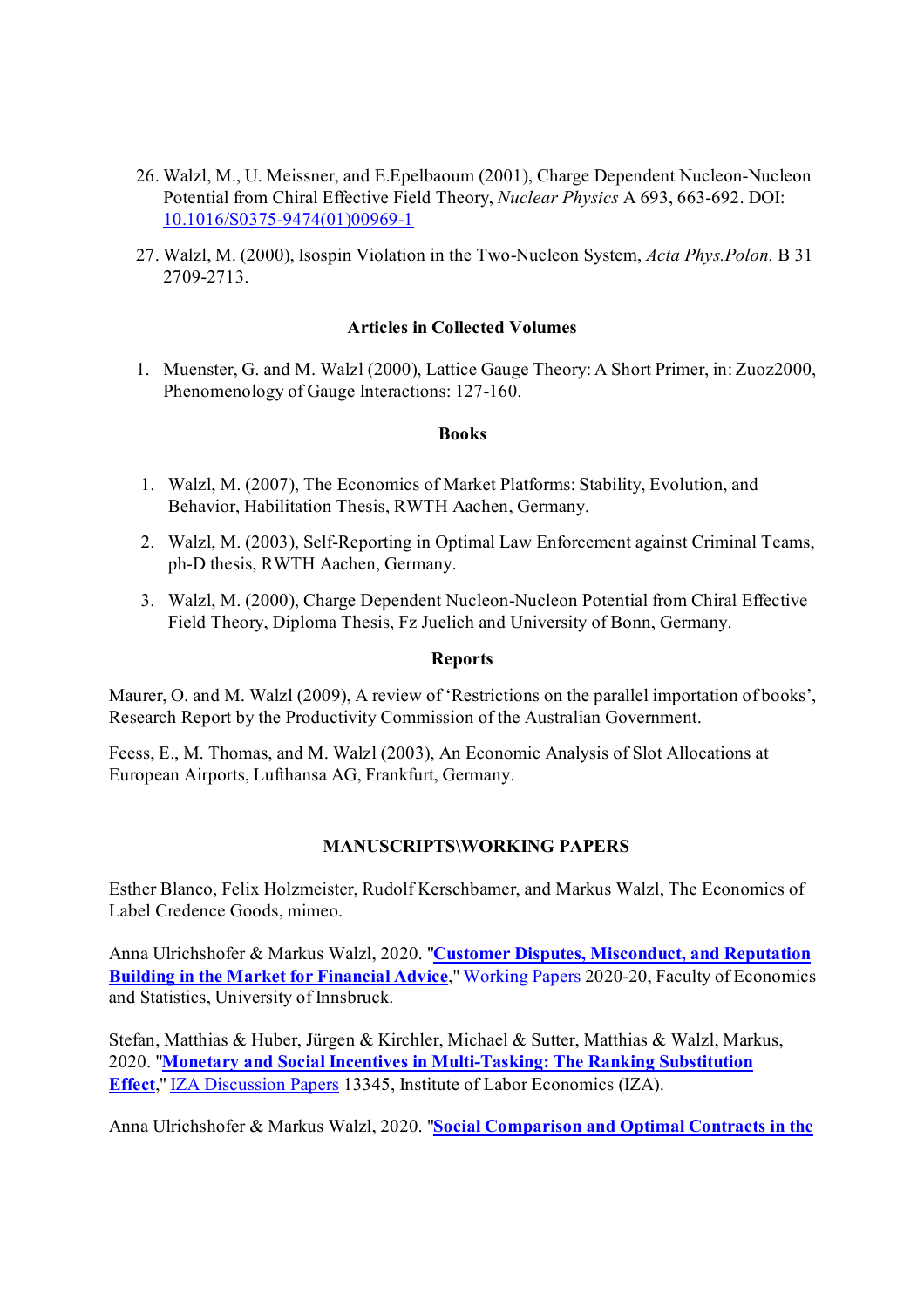**Competition for Managerial Talent**," Working Papers 2020-19, Faculty of Economics and Statistics, University of Innsbruck.

Christopher Kah & Markus Walzl, 2018. "**Stochastic Stability in a Learning Dynamic with Best Response to Noisy Play," Working Papers 2015-15, Faculty of Economics and Statistics,** University of Innsbruck.

# **GRANTS AND AWARDS**

- FWF SFB63 (as one of 6 Pis), Incentives and Competition in Markets for Credence Goods" (1.2 Mio EUR as PI 2017-2025)
- FWF Project 214417 (as PI) "Learning and Market Design" (300,000 EUR, 2013-2018)
- Grant 'Forskningsrådet for Samfund og Erhverv (FSE)' from the Danish Agency of Science, Technology and Innovation "An Experimental Investigation of Employment Relations based on Subjective Performance Evaluations" – principal investigator: Alexander Sebald (Copenhagen University) (500,000 EUR)
- Ranked among top 100 economists under 40 in Handelsblatt 2012
- Grant ECO2009-07530 from the Spanish Ministry for Science and Innovation (47311 EUR) "Matching: Theory and Experiments"– principal investigator: Marc Vorsatz (FEDEA Madrid). (45,000 EUR)
- Multiple METEOR Small Scale Research Grants
- Extramural Fellow of METEOR, Maastricht University
- Nominee (2x) "Excellent Young Researcher Award" donated by METEOR (Maastricht University Research School).
- Friedrich Wilhelm Preis 2004, Dissertation Award donated by the Friedrich Wilhelm Foundation and the RWTH Aachen. (1500 EUR)
- Borchers Plakette 2004, Dissertation Award donated by the Alumni Association of the RWTH Aachen.

# **SERVICES**

**Refereeing for** BE Journal of Economic Theory, BE Journal of Economic Analysis and Policy, Dutch Science Foundation (NWO), Econometrica, European Economic Review, European Journal of Political Economy, Games, Games and Economic Behavior, Informs Journal of Computing, International Journal of Game Theory, International Journal of Industrial Organization, Journal of Economic Behavior and Organization, Journal of Economic Dynamics and Control, Journal of Economic Theory, Journal of Industrial Economics, Journal of Mathematical Economics, Journal of Theoretical and Institutional Economics, Management Accounting Review, Management Science, Physical Review E, Physical Review Letters, Rand Journal of Economics, Review of Industrial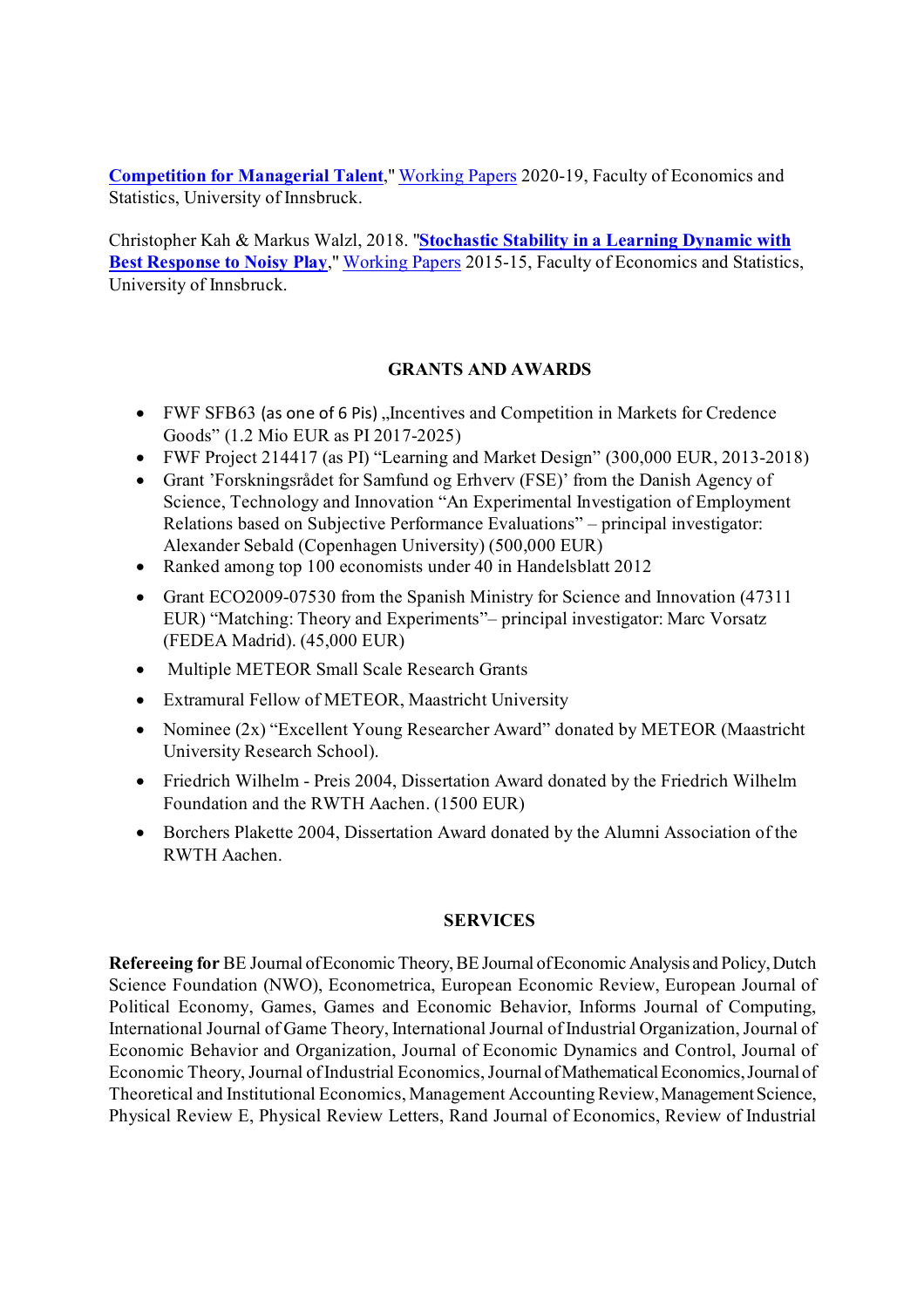Organization, Social Choice and Welfare, Theoretical Economics, and Zentralblatt Mathematik und die Studienstiftung des DeutschenVolkes.

**Member of** German Economic Association (Verein fuer Socialpolitik) (2001-), Industrieökonomischer Ausschuß des Vereins für Socialpolitik (2010-), German Association for Economics and Business (GEaBa) (2001-), Econometric Society (2002-), Royal Economic Society (2002-), Game Theory Society (2004-), Netherlands Network for Economics (2003-), Society for Social Choice and Welfare (2006-).

**Lecturer** RWTH Aachen (Game Theory, 2007), Maastricht University (International Competition Policy,2009), ECARES Brussels (Graduate Microeconomics III – Market Design, 2009) – substitute for Patrick Legros, Free University of Bolzano-Bozen (Public Economics, Industrial Economics 2009/10), Innsbruck University (PhD course Advanced Economic Theory: Market Design).

# **INVITED TALKS AND RESEARCH VISITS**

Bielefeld University, ECARES Brussels, Frankfurt School of Management and Finance, Hamburg University, Harvard Business School, IAE Barcelona, Innsbruck University, Karlsruhe Institute of Technology, Lausanne University, Maastricht University, Max-Planck Institute Jena, Massey University Auckland, Würzburg University etc.

# **ADMINISTRATIVE TASKS**

Member of the Internal Review Board, Innsbruck University (since 2021)

Member of Clinical Ethics Commission (Klinisches Ethikkomittee), Innsbruck University Hospital/Medical University Innsbruck (since 2020)

Dean of the Faculty of Economics and Statistics, Innsbruck University (since 03-2017)

Head of Faculty Council, Faculty of Economics and Statistics, Innsbruck University (2013-16)

Member of the Senate, Innsbruck University (since 2013)

Board Member of the Bavarian Graduate Program in Economics (2010-2011)

Examination Board (Deputy Head), European Economic Studies, Bamberg University (2010- 2011)

Coordinator Track *Competition and Regulation* (Study: MSc. International Economics), Maastricht University (2005- 2008).